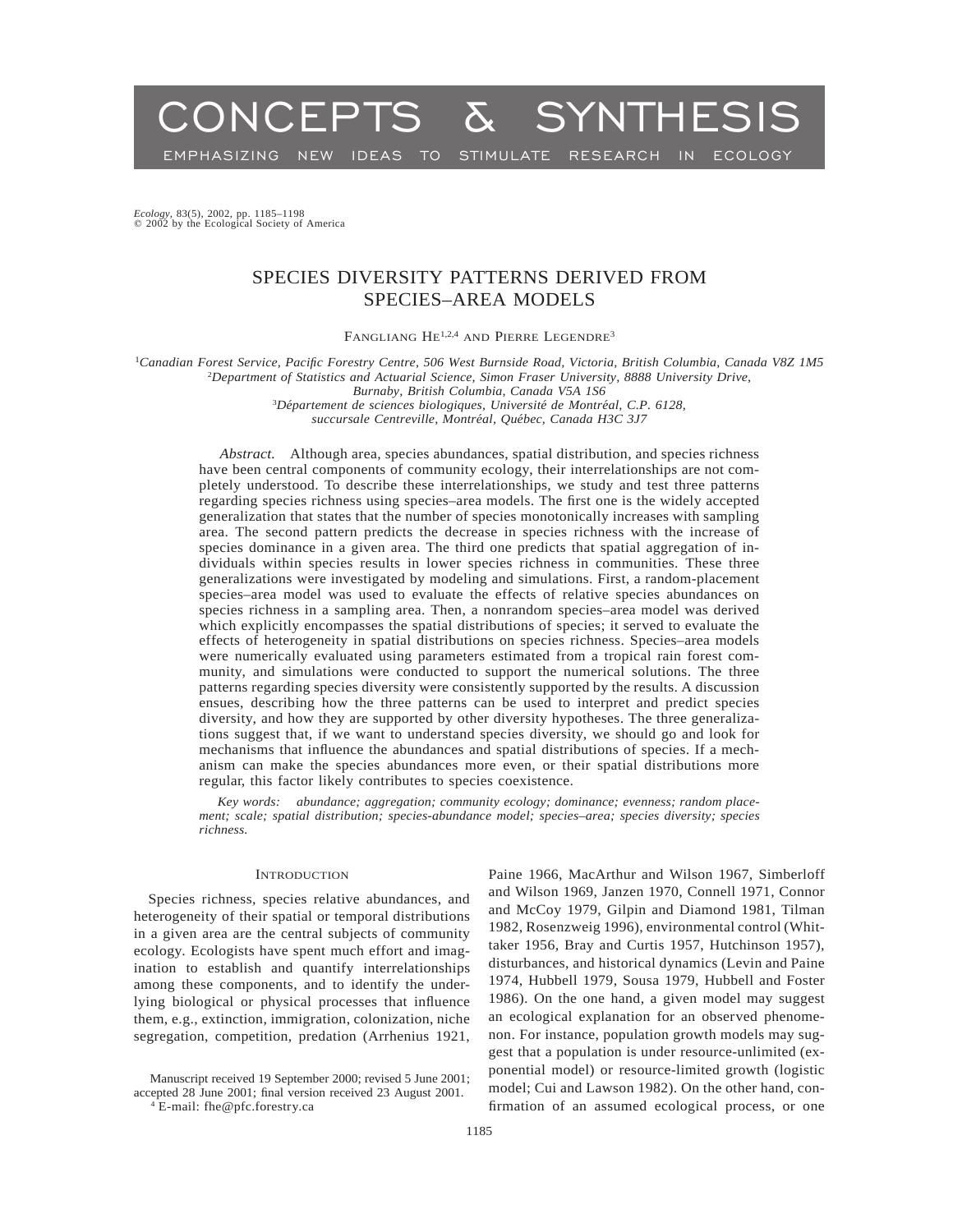found to be statistically significant, may help formulate a new model. An example of the latter case is the theory of island biogeography, which helps us model species diversity at both the local and regional scales (Wu and Vankat 1991). No doubt, this interactive procedure has greatly enhanced our understanding of how communities are organized, and therefore increased the accuracy of predictions of how communities change.

One of the most successful predictions in community ecology is that the number of species increases with sampling area. This species–area relationship is one of the most robust generalizations in ecology (Holt et al. 1999) and has been considered for a long time to be a ''genuine law'' of ecology (Schoener 1976); we will refer to it as the first pattern or generalization of species diversity. Another widely recognized relation, based largely on empirical observations, is that species richness decreases with the increase of species dominance in a given area, i.e., with the increase in unevenness in species abundances (Bazzaz 1975, Huston 1979, Armesto and Pickett 1985, Crawley 1997). We may call this species-dominance relationship the second pattern of species diversity. Furthermore, ecologists have found that species richness in an area greatly depends on the distributional patterns of species (Williams 1943, Janzen 1970, Connell 1971, Crawley 1997, Ney-Nifle and Mangel 1999); little generality has been achieved along this line, however. As a hypothesis, we are now proposing a third pattern of species diversity, which predicts higher species richness in a sampling area if the species are spatially more regularly distributed in the community. This species-aggregation relationship thus predicts that spatial aggregation of individuals within species results in lower species richness in a study area.

The species–area relationship is widely accepted in community ecology. The species-dominance and species-aggregation relationships, however, have not been subjected to much analytical or numerical scrutiny, although some solutions have been explored by Crawley (1997). The purpose of this paper is to evaluate and generalize the effects of dominance and spatial aggregation (clumping, patchiness) on the number of species in a given area. Although ecologists are still struggling to understand the effect of area (Begon et al. 1996), we know much less about the effects of dominance and spatial aggregation on the number of species encountered in an area. This may be due in large part to the difficulty of modeling species dominance and spatial aggregation of species.

In this study, species diversity (or diversity) is exchangeably used with species richness (or the number of species), as in several recent papers (e.g., Abrams 1995, Tilman 1999). The study is organized as follows. First, from the principles of sampling theory, we introduce the species–area model for species with random spatial arrangement of individuals. Based on this model, several species–area models for different values of species evenness are derived; they describe the effects of various degrees of dominance on the species richness of a community. Second, a species–area model for nonrandom distribution of individuals is derived based on a probabilistic model for species presence, by which the effect of spatial heterogeneity in the distribution of individuals can be evaluated. Third, the random placement and nonrandom species–area models are numerically estimated to show the effects of dominance and spatial aggregation on species richness, using an empirical data set from a tropical rain forest. In that section, simulations are also conducted to support the numerical results for the effects of aggregation and dominance on species richness. A discussion follows which describes how the three patterns can be used to interpret and predict species diversity and how the patterns are supported by other diversity hypotheses.

# SPECIES–AREA MODELS UNDER RANDOM DISTRIBUTION

A species–area model for species with random distribution of individuals in a fixed-size area *A* was derived by Arrhenius (1921) and Coleman (1981). In a given study area *A,* assume there are *S* species with abundances  $\{N_i, i = 1, 2, \ldots, S\}$ . If the  $N_i$  individuals of species *i* are randomly distributed through *A,* the probability of finding a particular individual of the species in a sampling area *a* is *a/A.* Therefore, the number of individuals, *ni* , of the species in area *a* follows a binomial distribution:

$$
p(n_i|a) = {N_i \choose n_i} \left(\frac{a}{A}\right)^{n_i} \left(1 - \frac{a}{A}\right)^{N_i - n_i},
$$
  
for  $n_i = 0, 1, 2, ..., N_i$ .

When  $n_i = 0$ , it means that no individual of species *i* occurs in sampling area *a*; the probability of absence for the species is thus  $(1 - a/A)^{N_i}$ . In contrast, the probability of presence of the species is  $1 - (1 - a/A)^{N_i}$ . The presence or absence of a species in area *a* is obviously a Bernoulli trial. Therefore, the expected number of species,  $s_a$ , in  $a$  is the sum of the independent but nonidentical Bernoulli trials for species  $i = 1, 2,$ ..., *S,* which leads to the species–area model for random placement:

$$
s_a = S - \sum_{i=1}^{S} \left( 1 - \frac{a}{A} \right)^{N_i}.
$$
 (1)

Eq. 1 implies that for species that are homogeneously and randomly distributed through space, the number of species in sampling area *a* is solely determined by species abundances  $\{N_i\}$  of the community, suggesting that different species-abundance distributions will give rise to different numbers of species in area *a.*

For a community with total abundance  $N = \sum_{i=1}^{S} N_i$ , the species abundances  $\{N_i, i = 1, 2, ..., S\}$  can be divided in many different ways among the *S* species, ranging from the most even  $\{N_i = N/S, i = 1, 2, \ldots\}$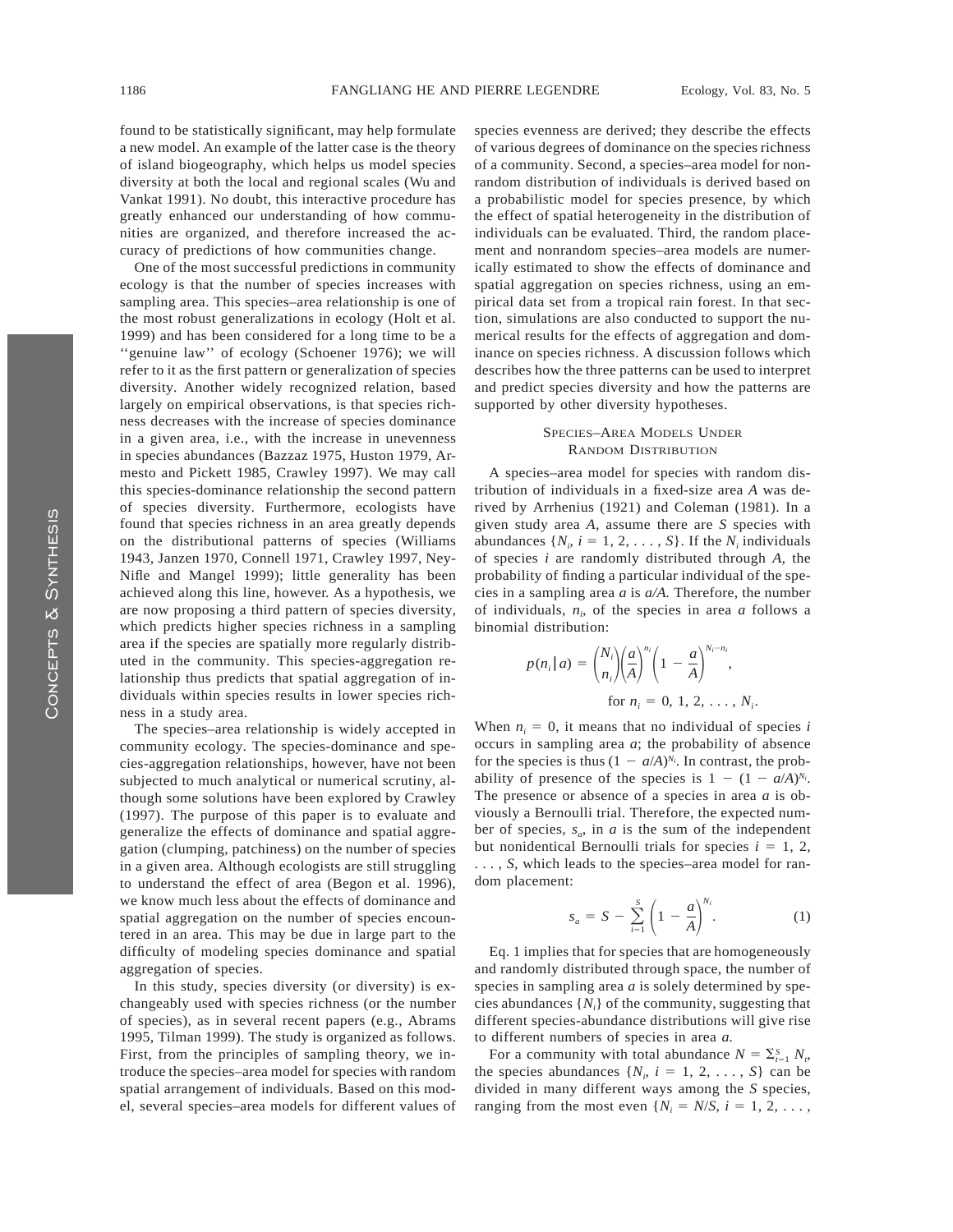| Species-abundance<br>model | Specification                                                                                                              | Species-area curve                                                                                          |  |
|----------------------------|----------------------------------------------------------------------------------------------------------------------------|-------------------------------------------------------------------------------------------------------------|--|
| Most even                  | $n_1 = n_2 = \cdots = n_s = \frac{N}{s}$                                                                                   | $s_a = S\left 1 - \left(1 - \frac{a}{A}\right)^{N/3}\right $                                                |  |
| Broken-stick               | $s_n = \frac{S(S-1)(1 - n/N)^{s-2}}{N}$                                                                                    | $s_a = \frac{S \ln(1 - a/A)}{\ln(1 - a/A) - S/N}$                                                           |  |
| Geometric                  | $n_i = \frac{NK(1 - K)^{i-1}}{1 - (1 - K)^s}$                                                                              | $s_a = S - \sum_{i=1}^{3} \left(1 - \frac{a}{4}\right)^{n_i}$                                               |  |
| <b>TNBD</b>                | $s_n = \frac{\Gamma(\gamma + n)}{n!\Gamma(\gamma)} \left(\frac{\phi}{1 + \phi}\right)^2 \frac{1}{(1 + \phi)^{\gamma} - 1}$ | $s_a = \frac{S}{1 - (1 + \phi)^{-\gamma}} \left[ 1 - \left( 1 + \phi \frac{a}{A} \right)^{-\gamma} \right]$ |  |
| Log series                 | $s_n = \alpha \frac{x^n}{n}$                                                                                               | $s_a = \alpha \ln \left(1 + \frac{x}{1-x} \frac{a}{A}\right)$                                               |  |
| Most uneven                | $n_1 = n_2 = \cdots = n_{S-1} = 1, n_S = N - S + 1$                                                                        | $s_a = 1 + (S - 1)\frac{a}{4} - \left(1 - \frac{a}{4}\right)^{N-S+1}$                                       |  |

TABLE 1. Species-abundance models and the corresponding species–area curves under the assumption that all species in a community are randomly distributed.

*Notes:* The species–area curves were derived by inserting the different species-abundance models into Eq. 1. *N* is the total number of individuals in the entire community with area  $\vec{A}$ ;  $\vec{S}$  is the total number of species. In the specification column,  $s_n$ is the number of species (broken-stick, log series) or probability function (TNBD) with *n* individuals for a corresponding species-abundance model. In the right-hand column,  $s_a$  is the number of species in sampling area a. Geometric series:  $n_i$  is the number of individuals of the *i*th species for  $i = 1, 2, ..., S$ ; K is the resource pre-emption binomial distribution (TNBD):  $\gamma$  is the shape parameter measuring the shape of the species-abundance distribution,  $\phi$  is the scale parameter. Log-series distribution:  $\alpha$  and  $x$  are parameters.

*S*} to the most uneven distribution  $\{N_i = 1 \text{ for the first }$  $S - 1$  species, and  $N_s = N - S + 1$  for the *S*th species}. Several species-abundance models may be used to describe the intermediate situations, although only discrete models are included in this study because our data consist of numbers of individuals. A further criterion to select a species-abundance model is that the fitted model must satisfy the condition that the sum of the estimated abundances for the *S* species equals *N,* by which we ensure that the total abundance (*N*) is really distributed among the *S* species in a way comparable with the given community  $\{N_i, i = 1, 2, \ldots\}$ *S*}. Despite its wide use in ecology, the lognormal distribution satisfies neither criterion and was therefore excluded from the present study. The species-abundance models used in the present study and their corresponding species–area curves are given in Table 1. The derivation of the random placement species–area curves is straightforward. The species–area curves for the log series and broken-stick models were initially given by Coleman (1981). For the purposes of illustration, we now give the derivation of the species–area curves for the uneven and log-series models of Table 1.

The most uneven species-abundance model is that where each of the first  $S - 1$  species is represented by only one individual whereas the *S*th species has  $N S + 1$  individuals. Substituting these abundances into Eq. 1 gives

$$
s_a = S - \sum_{i=1}^{S-1} \left( 1 - \frac{a}{A} \right)^1 - \left( 1 - \frac{a}{A} \right)^{N-S+1}
$$

which simplifies to the formula in Table 1. Similarly, for the log-series model, we know there are  $\alpha x$  species with one individuals,  $\alpha x^2/2$  species with two individuals, ...,  $\alpha x^n/n$  species with *n* individuals, etc. Substituting these terms into Eq. 1 gives

$$
s_a = S - \alpha x \left( 1 - \frac{a}{A} \right) - \alpha \frac{x^2}{2} \left( 1 - \frac{a}{A} \right)^2 - \dots
$$

$$
- \alpha \frac{x^n}{n} \left( 1 - \frac{a}{A} \right)^n - \dots
$$

A summation over the series leads to the species–area curve for the log-series model in Table 1. Other species–area models in Table 1 are likewise derived.

A critical concern for evaluating the effect of dominance (complement of evenness) on species–area curves is the measure of evenness. There are about a dozen evenness indices available in the literature (Smith and Wilson 1996, Kokko et al. 1999). Different indices emphasize different aspects of dominance (e.g., rare vs. common species), and they may not be monotonic to one another. We used two indices to measure evenness in abundances: Pielou's evenness *J'* and Gini's coefficient *g.* The former, the most widely used in ecology, is expressed by the Shannon information scaled by the maximum information (Pielou 1975); *J'* ranges from 1 to 0, representing changes in distribution of abundances from even to uneven. The latter is traditionally used to measure income inequality or inequality in plant sizes (Damgaard and Weiner 2000); it was calculated using the formula given by Johnson et al. (1994); *g* ranges from 0 to 1 and represents chang-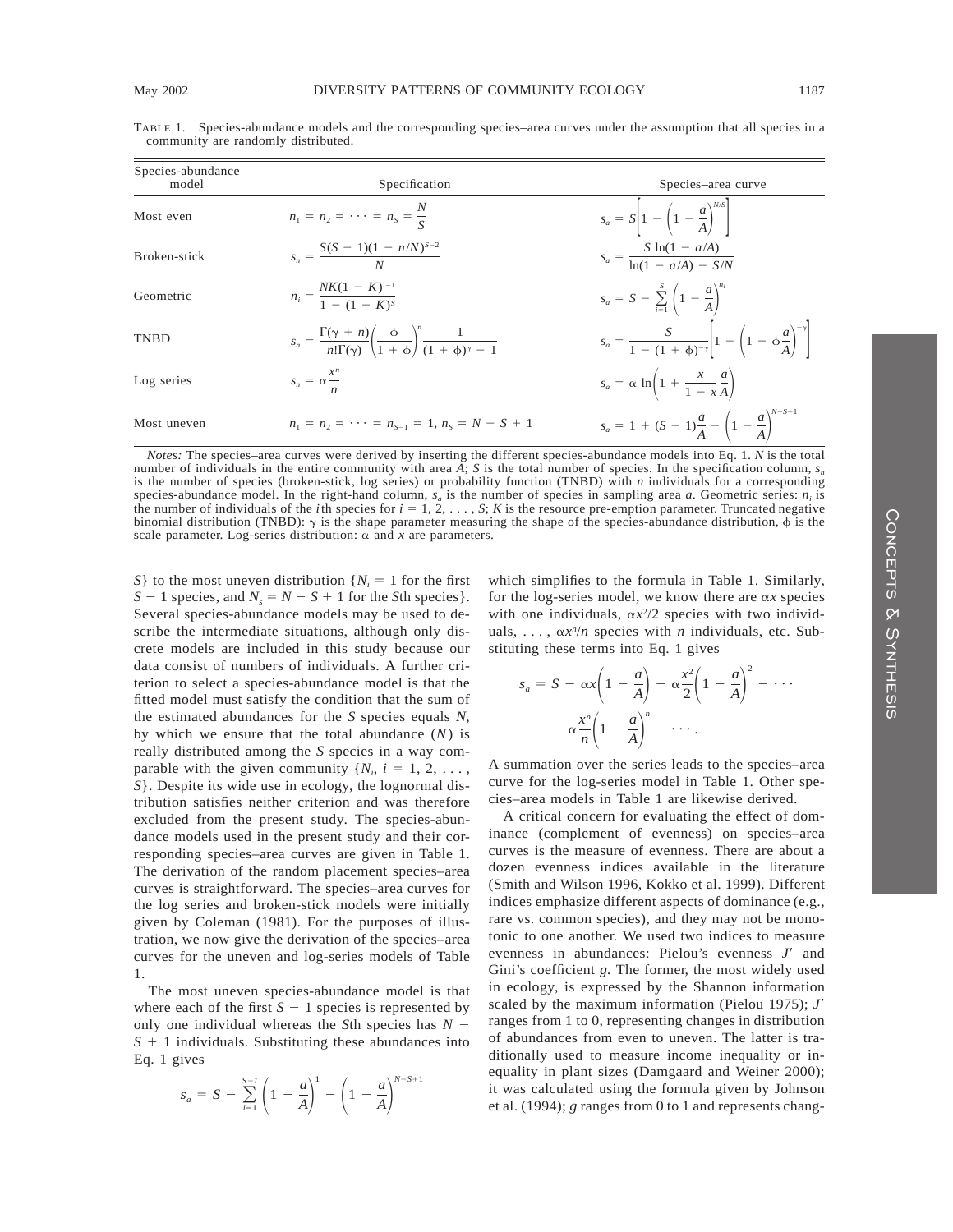

es in distribution of abundances from even to uneven. There is no guarantee, however, that these two indices will give consistent results across all abundance models of Table 1 because these models differ in skewness and kurtosis. This situation raises a difficulty in interpreting the effect of evenness on species–area models. To obtain an unambiguous evaluation, we must use a series of data sets that represent a monotonic change in evenness. Two particular data generation models have this property.

The first one is that where the total abundance *N* is divided in such a way that each of the first  $S_0$  species has only one individual while the remaining individuals (i.e.,  $N - S_0$ ) are split equally among the remaining *S*  $- S_0$  species. The random placement species–area curve for this model is

$$
s_a = S_0 \frac{a}{A} + (S - S_0) \left[ 1 - \left( 1 - \frac{a}{A} \right)^{(N - S_0)/(S - S_0)} \right].
$$
 (2)

When  $S_0 = 0$ , Eq. 2 is the most even model in Table 1, while if  $S_0 = S - 1$  it is the most uneven model. Evenness strictly decreases when  $S_0$  changes from 0 to  $S - 1$ . The effect of evenness on species–area curves is unambiguous using this model.

The second data generation model is the truncated negative binomial distribution (TNBD) in which evenness in abundances is determined by the shape parameter  $\gamma$  (Pielou 1975). Evenness strictly decreases with decreasing  $\gamma$ . The TNBD and its random placement species–area equation are given in Table 1. Given the total abundance *N* and the total number of species *S* of a community,  $\gamma$  and  $\phi$  (scale parameter) follow the relationship

$$
\frac{\gamma \Phi}{1 - (1 + \phi)^{-\gamma}} = \frac{N}{S}.
$$
 (3)

By varying  $\gamma$  and the corresponding  $\phi$  (holding *N* and *S* constant), we can unambiguously evaluate the effect of evenness on species–area models.

FIG. 1. Probability *p* of presence (Eq. 4) illustrating how *p* changes with *k* for  $\mu = 1.0$ . When  $k \to \pm \infty$  in opposite directions (from aggregated on the positive side of the abscissa or from regular on the negative side), the spatial distribution of the species converges to random (i.e., Poisson distribution) in which the expected probability of presence is  $1 - e^{-u}$ , resulting in  $p = 0.632$  for  $\mu = 1.0$ .

# SPECIES–AREA MODELS UNDER NONRANDOM DISTRIBUTION

In nature, individuals of most species are seldom randomly distributed through space (He et al. 1997, Condit et al. 2000). Departing from randomness, spatial distributions may be regular or aggregated, the latter being typically observed (Taylor et al. 1978, Greig-Smith 1983). If a species is aggregated, the probability of presence of the species in a sampling area *a* should be less than that under random distribution, and the higher the aggregation, the smaller the probability of presence. Conversely, if a species has a regular distribution, the probability of presence of the species in *a* should be larger than in the random case, and the more regular, the higher the probability. He and Gaston (2000) showed the probability of presence for a species with abundance  $N_i$  to be

$$
p_i = 1 - \left(1 + \frac{N_i a}{Ak}\right)^{-k} \tag{4}
$$

where *k* is a parameter varying in the intervals  $(-\infty,$  $-\mu_i$ ) and (0,  $\infty$ ) which describes the spatial pattern of the species, and  $\mu_i = N_i a / A$  is the mean density of the species in area *a.* When *k* is positive, Eq. 4 represents the probability of presence for species *i* derived from a negative binomial distribution; a smaller value of *k* describes stronger spatial aggregation (He and Gaston 2000). When *k* is negative, Eq. 4 represents the probability of presence for species *i* derived from a binomial distribution, describing regular spatial distribution (Greig-Smith 1983). When  $k \to -\mu_i$  from the negative side, regularity becomes maximum. When  $k \to \pm \infty$ , the spatial distribution converges to random (the Poisson distribution) but from different directions: regular to random on the left, and aggregated to random on the right (Fig. 1).

In the regular case, an upper bound for regularity is naturally imposed by the ceiling in number of points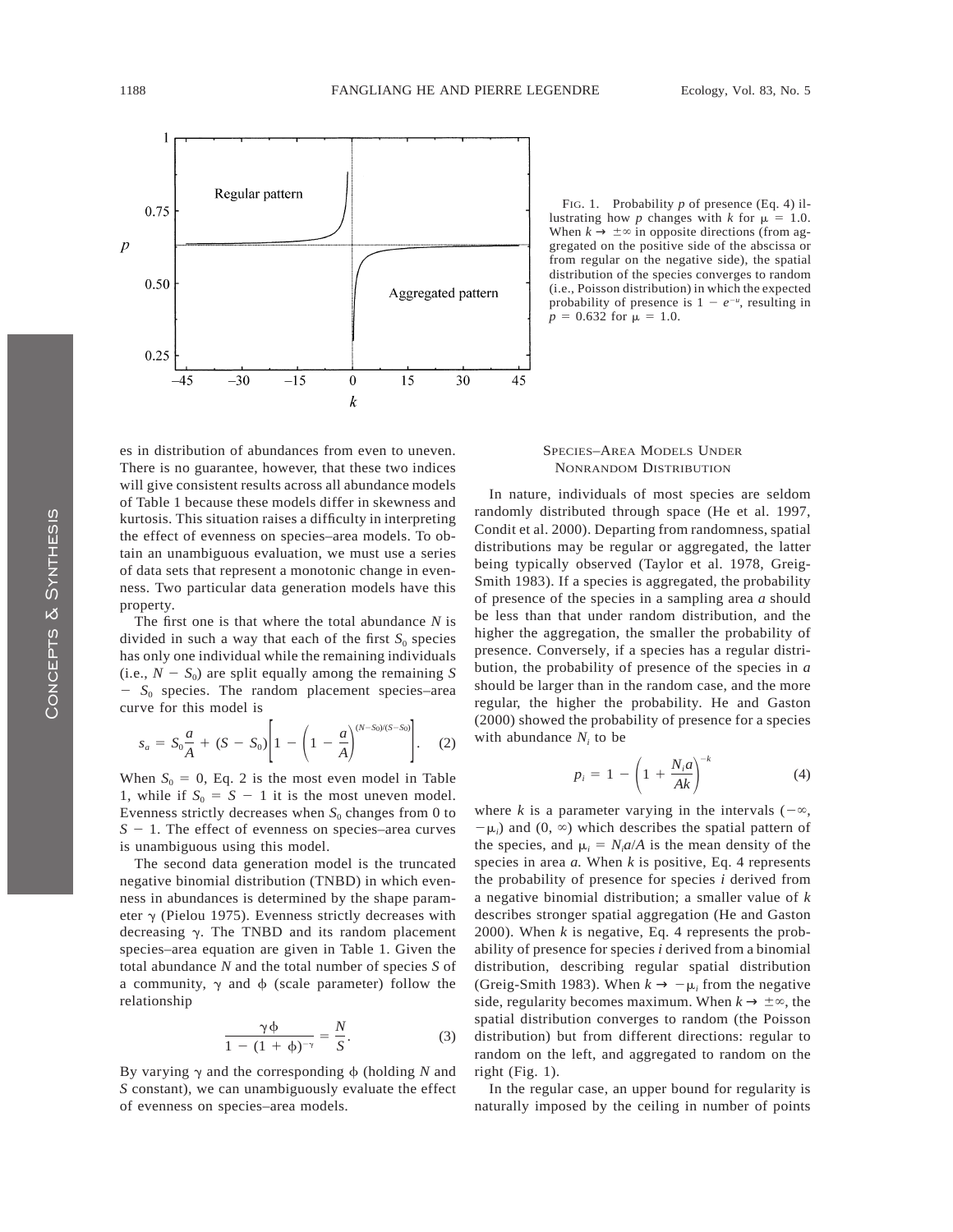(trees) distributed in the area, given the fact that adjacent trees must keep to some minimum distance. To pack more trees in the area, the minimum distance between trees must be reduced. This suggests that for a given number of trees, the parameter *k* in Eq. 4 cannot be as large as one may wish; *k* has the constraint  $k \leq$  $-\mu_i$ .

By common sense, when sampling area  $a = 0$ , the probability of presence equals 0, whereas if  $a = A$ , the probability of presence equals 1 (when the whole plot is covered, one is certain that species *i* has been sampled). Eq. 4 does not satisfy the latter condition. A simple modification can be made to Eq. 4 to reflect this:

$$
p_i = 1 - \left(1 - \frac{a}{A}\right)\left(1 + \frac{N_i a}{Ak}\right)^{-k}.\tag{5}
$$

The qualitative behavior of this probability function is the same as that of Eq. 4.

As for Eq. 1, we can now write the equation of a species–area model for nonrandom spatial distributions of species in terms of Eq. 5 for a community having a total number of *S* species with abundances  $\{N_i, i = 1, \}$ 2, . . . , *S*} (Note: a similar ''collector's curve'' is given by Pielou 1975)

$$
s_a = S - \left(1 - \frac{a}{A}\right) \sum_{i=1}^{S} \left(1 + \frac{N_i a}{Ak_i}\right)^{-k_i}
$$
 (6)

where  $k_i$  is a parameter describing the spatial distribution of species *i*. When  $a = 0$ ,  $s_a = 0$ ; when  $a = A$ ,  $s_a = S$ . Furthermore, when all  $k_i = -\mu_i$  (= -*N<sub>i</sub>a/A*), the species are so regularly distributed that every species is almost certainly present in a sampling area *a,* resulting in  $s_a = S$ .

Compared to Eq. 1, Eq. 6 encompasses both the information about species abundance  $(N<sub>i</sub>)$  and their spatial distribution  $(k_i)$  into the species–area relation. Therefore, for any species-abundance model such as those in the left-hand column of Table 1, and given a value  $k_i$  for each species  $i$ , the effect of spatial distribution on species–area relations can be evaluated. However,  $k_i$  is not a constant for a population; its value depends on the size of the sampling area and on the population density (Anscombe 1949, Taylor et al. 1979). To estimate a particular value *k* for a given area is not our objective here; our purpose is to show how species richness in Eq. 6 changes with the change in spatial distribution realized by changing *k* systematically (e.g., from low to high values). Without loss of generality, we can define  $k_i = c\mu_i$ , where *c* is a constant scaling factor across all species that converts density into a  $k_i$  value. A negative  $c$  leads to a regular spatial distributions whereas a positive *c* produces an aggregated pattern. A species achieves maximum regularity when  $c \rightarrow -1^-$ , and it is highly aggregated when  $c \rightarrow$  $0^+$ . Therefore, for any given species-abundance data or model, the effect of spatial distribution on  $s_a$  in Eq. 6 can be evaluated by changing *c* from negative to positive.

#### NUMERICAL EVALUATION

#### *The data*

Although Eqs. 1 and 6 combine area (*a*), abundance  $(N_i)$ , spatial distribution  $(k_i)$ , and number of species  $(s_a)$ , examination of these equations, and of those in Table 1, does not tell us how these parameters numerically affect one another. In particular, we do not know if the second and third patterns hypothesized in the introduction hold, i.e., whether dominance in abundance or aggregation in space really reduce species richness in an area. To answer these questions, it is necessary to conduct numerical evaluations, ideally using real data containing complete information about abundances and spatial distributions of all species occurring in the community. Such data sets are rare, but we were fortunate enough to have access to one. Using these data, we kept the total number of species and the total abundance of individuals fixed, but allowed the total abundance to be distributed in various ways among the species, from even to uneven, to evaluate the effect of dominance (Eq. 1). We also allowed the spatial distributions of species to vary when evaluating the effect of spatial patterns (Eq. 6). In this way, we avoided confounding the effect of total number of species and total abundance on the species–area models.

The community is from a lowland tropical rain forest located in the Pasoh Forest Reserve of Malaysia (hereafter called the Pasoh Forest; Manokaran et al. 1999). The study area is a 500  $\times$  1000-m rectangular plot. The plot was initially set up and surveyed in 1987. The census was repeated in 1990 and 1995. In each survey, all free-standing trees and shrubs  $\geq 1$  cm diameter at breast height were enumerated, positioned by geographic coordinates on a reference map, and identified to species. In the 1987 survey, there were 335 356 stems belonging to 814 species, i.e.,  $N = 335356$  and  $S = 814$ . The most abundant species had 8962 individuals. Most of the species (80.4%) were aggregated, 19.5% had random spatial distributions, and one had a regular distribution (He et al. 1997). The species–area relationship for this plot has been reported by He and Legendre (1996). Unless explicitly mentioned, the data from the 1987 census are used in the following analyses.

#### *Effect of species dominance on species richness*

To evaluate the effect of dominance on the species– area curve, we will vary only the dominance parameter; by assuming that all species have random spatial distributions. The simplest model for random distribution is Eq. 1. Based on the species-abundance distribution observed in the Pasoh Forest,  $\{N_i, i = 1, 2, \ldots, 814\}$ , we can create many ''communities'' by holding the number of species unchanged  $(S = 814)$  but varying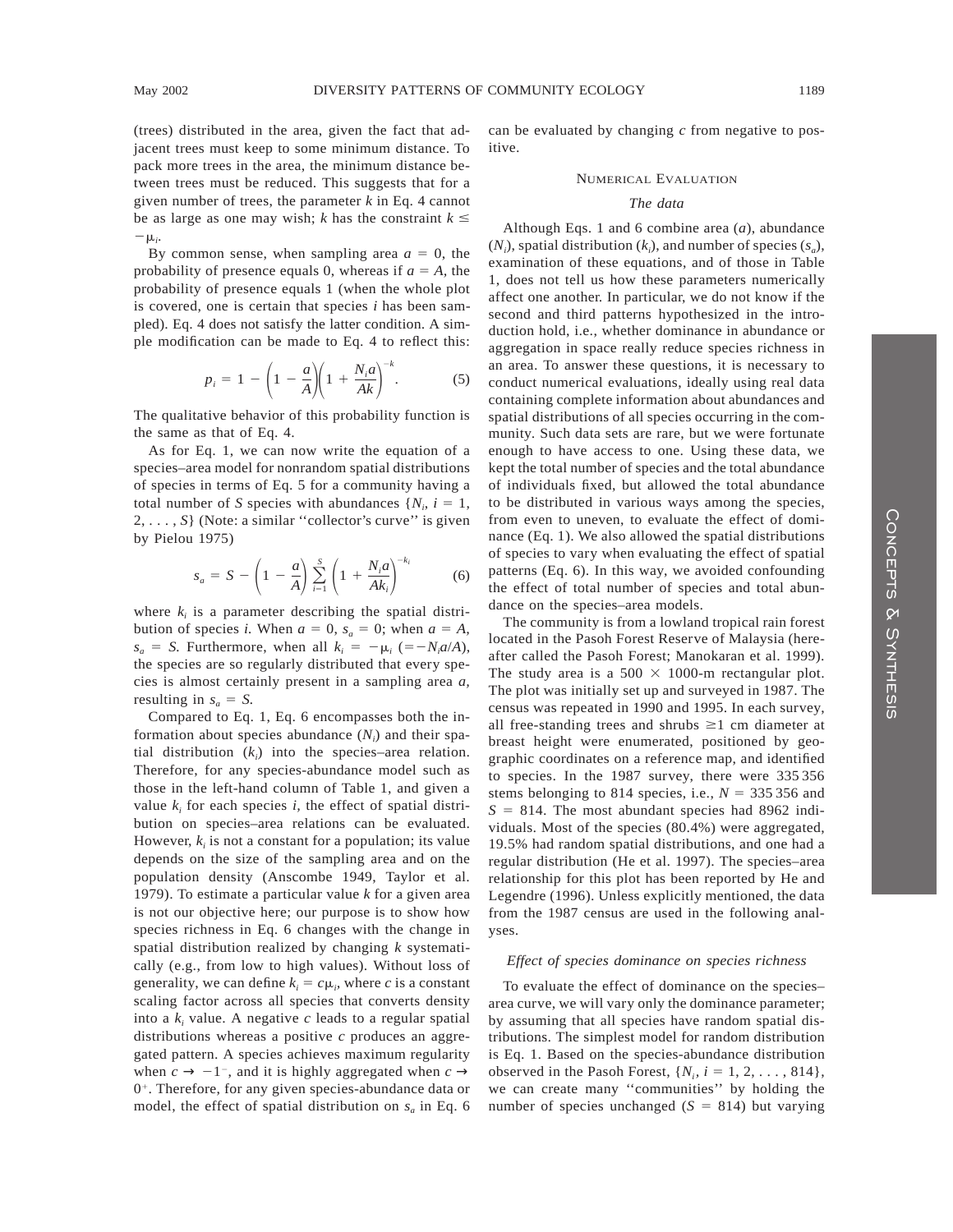TABLE 2. Estimated parameters (left-hand column) for each species-abundance model in Table 1 using the Pasoh Forest species-abundance data, assuming random spatial distribution of individuals for each species.

| 0.937 | 0.492 |
|-------|-------|
| 0.843 | 0.722 |
| 0.836 | 0.755 |
| 0.824 | 0.694 |
| 0.774 | 0.729 |
| 0.005 | 0.998 |
|       |       |

*Notes:* The dominance in species abundance for each model was measured by Pielou's evenness *J'* and Gini's coefficient *g*. The models are ordered by decreasing values of *J'*. The two measures of evenness are not monotonic. ''Most even'' and ''most uneven'' refer to hypothetical models by assuming two extreme species abundance distributions for the 335 356 trees among the 814 species in the Pasoh plot. ''Observed species abundances'' gives evenness for the observed abundances of the 814 species in the Pasoh forest; the others are fitted models.

the distribution of abundances among them for fixed  $N$  (=335 356). In one of these communities ("most even'' in Table 2), all 814 species have equal abundances, or 411.985 individuals per species; this situation corresponds to  $S_0 = 0$  in Eq. 2. At the other end of the spectrum is a community (''most uneven'' in Table 2) in which each of the first 813 species has only one individual whereas the 814th species is represented by 334 543 individuals; this situation corresponds to  $S_0$  $= 813$  in Eq. 2. Between these two extremes one finds the other models in the left-hand column of Table 1. A second possibility (Table 3) is to compute Eq. 2 for  $S_0$  varying from 0 to 813. A third possibility (Table 4) is to compute the TNBD species–area model for different values of  $\gamma$  for the Pasoh data. After fitting each species-abundance model, the corresponding evenness indices were computed (Tables 2–4).

The species-abundance models in Table 1 were estimated by fitting them to the observed data. The parameter estimates so obtained (Table 2, left-hand column) were used in the corresponding species–area models. Parameter estimation for the broken-stick, geometric series, and log-series models followed the procedures summarized by Magurran (1988), whereas the moment method was used for TNBD (Pielou 1975). We

TABLE 3. Species-abundance models defined by assigning each of the first  $S_0$  species to have one individual; the remaining individuals were divided equally among the other species.

| Species abundance         |       |       |
|---------------------------|-------|-------|
| $S_0 = 0$ (most even)     |       |       |
| $S_0 = 100$               | 0.981 | 0.123 |
| $S_0 = 250$               | 0.946 | 0.306 |
| $S_0 = 400$               | 0.900 | 0.491 |
| $S_0 = 550$               | 0.834 | 0.674 |
| $S_0 = 700$               | 0.709 | 0.858 |
| $S_0 = 813$ (most uneven) | 0.005 | 0.998 |

*Notes:* The estimated evenness for different values  $S_0$ , using either Pielou's evenness  $J'$  or Gini's coefficient  $g$ , are monotonic in this case. The species–area model is given by Eq. 2 and shown in Fig. 2b.

want to point out that, by estimating the parameters of species-abundance models, we are not suggesting that the Pasoh data can adequately be modeled by them. Modeling the species-abundance data of the Pasoh Forest is not our purpose; goodness of fit is not an issue here. All the parameterized species-abundance models in Table 1 satisfied the following conditions: (a) the sum of the estimated abundances in each model was equal to the observed total abundance (335 356 individuals) and (b) the total number of species was 814. Fig. 2a shows the species–area curves corresponding to the parameterized species-abundance models of Table 2.

The evenness measures for the species-abundance models in Table 2 show that indices  $J'$  and  $g$  are not monotonic to each other. This makes the interpretation of Fig. 2a difficult, although the species–area curves are very consistent with  $J'$  in that the number of species in a given area *a* increases with evenness measured by *J'*, except for the species–area curve for geometric series which crosses the TNBD curve. To avoid this ambiguity, we turned to Eq. 2 for different  $S_0$  values and to the TNBD model for different  $\gamma$  values. In both

TABLE 4. Species-abundance models defined by the TNBD (Table 1) for different values of parameter  $\gamma$ .

| Species abundance                      |       |       |
|----------------------------------------|-------|-------|
| Most even                              |       |       |
| $\gamma = 2$ , $\phi = 205.9878$       | 0.966 | 0.373 |
| $\gamma = 1, \, \phi = 410.9853$       | 0.937 | 0.492 |
| $\gamma = 0.5$ , $\phi = 794.7613$     | 0.896 | 0.595 |
| $\gamma = 0.3$ , $\phi = 1210.0497$    | 0.846 | 0.649 |
| $\gamma = 0.1363$ , $\phi = 1945.9970$ | 0.824 | 0.694 |
| $\gamma = 0.01, \phi = 3193.8362$      | 0.778 | 0.727 |
| Most uneven                            | 0.005 | 0.998 |
|                                        |       |       |

*Notes:* Given a  $\gamma$ ,  $\phi$  is determined from Eq. 3 by holding  $N = 335356$  and  $S = 814$  of the Pasoh forest. The "most" even'' and ''most uneven'' cases are the same as in Table 2. The estimated evenness for different  $\gamma$ , using either Pielou's evenness *J'* or Gini's coefficient *g*, are monotonic. The species–area model is given by the TNBD equation in Table 1 and shown in Fig. 2c.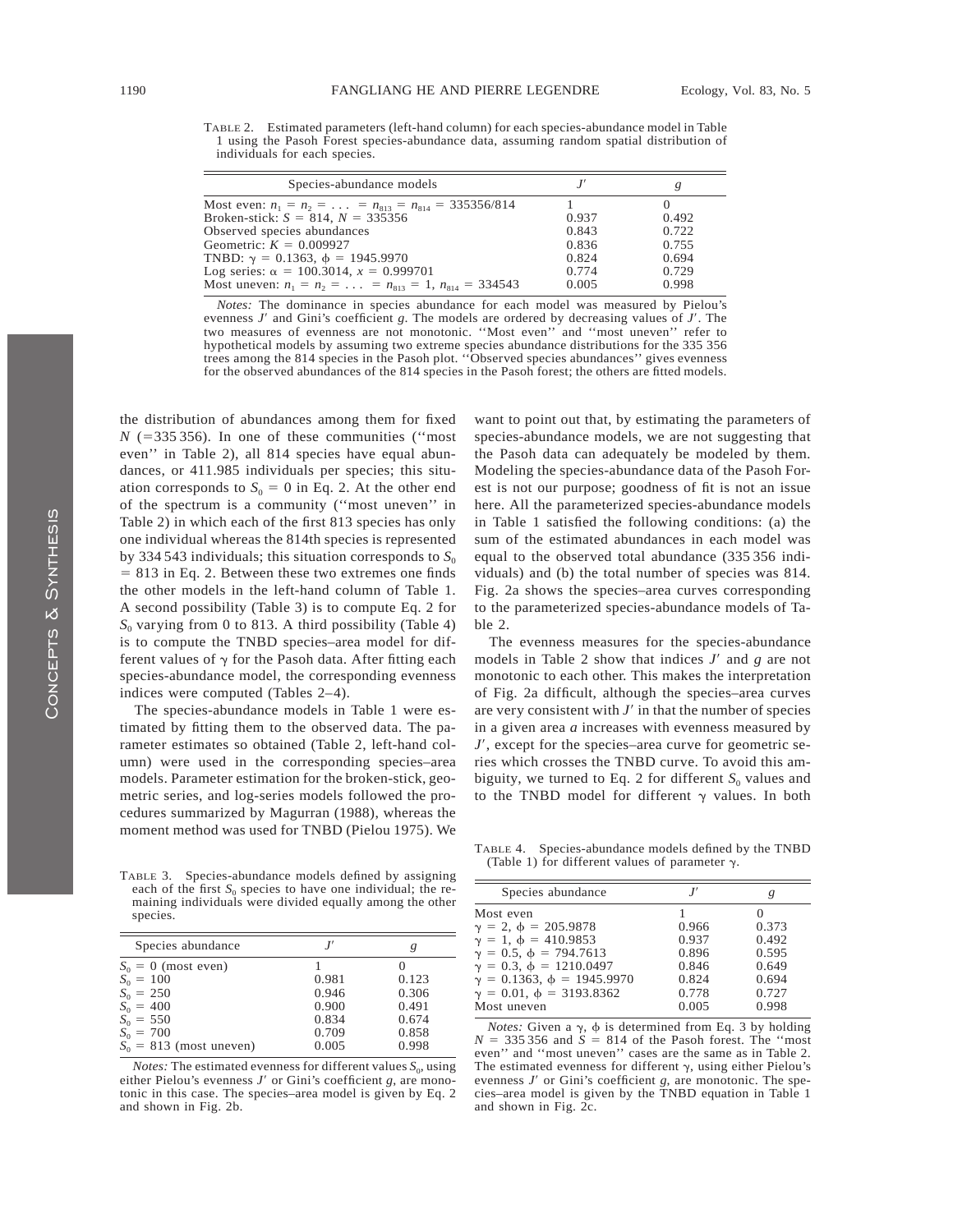cases, the *J'* and *g* measures are monotonic (Tables 3) and 4). The species–area curves for Eq. 2 and TNBD are shown in Fig. 2b and c, respectively. The relationships between species evenness and the species–area models are now convincingly shown: the number of species in a sampling area consistently increases with evenness whereas species dominance reduces species richness.

#### *Effect of spatial distributions on species richness*

Given a set of abundance data, the effect of the spatial distributions of species on richness can readily be evaluated using Eq. 6 by varying parameter  $k_i$ . The actual observed abundances of the 814 species in the Pasoh Forest were used in these evaluations. As shown above, the spatial distribution of species  $i$  ( $i = 1, 2,$ ..., 814) is defined by  $k_i = c\mu_i$ , where  $\mu_i = N_i a/A$  is the mean density of species *i* in a sampling area *a,* and *c* remains constant across all species. The species–area curves of Eq. 6 for values of *c* ranging from negative (regular distribution) to positive (aggregated) are shown in Fig. 3. The species–area curve for random pattern (not shown) is located between the curves for  $c = -2$  and  $c = 1$ ; the random-distribution model is obtained when  $c \to \pm \infty$ . These curves show that species richness in a sampling area *a* consistently decreases with the intensity of spatial aggregation of the species, as predicted by the hypothesis that spatial regularity of species distributions promotes species richness in a sampling area; in other words, spatial aggregation results in lower richness in a sampling area within a community.

# *Simulating the effect of spatial distribution on species richness*

To further test the hypothesis stated in the third pattern of species diversity, we conducted additional simulations using the Pasoh data under the condition that the observed abundances of the 814 species remain unchanged, while the spatial distributions of all species were changed from highly regular to highly aggregated.

The regular scenarios were simulated using a simple sequential inhibition algorithm (Diggle 1983) with distance between conspecifics being at least  $d_r/\sqrt{N_i}$  meters in the simulated pseudoforests, where  $N_i$  is the actual observed abundance of species *i.* In this study, three *dr* values were used: 585, 300, and 0. According to Tanemura (1979)  $d_r = 585$ , which corresponds to a packing intensity of 0.538 for the most abundant species  $(=8962 \text{ stems})$ , is nearly the most regular pattern attainable, whereas  $d_r = 0$  corresponds to a random pattern.

The aggregated scenarios were simulated as follows: 814 points were randomly chosen on the Pasoh map; individuals of each of the 814 species were distributed around one of the generated points with radius at most  $d_cN_i$  meters. Four  $d_c$  values were used: 1, 0.5, 0.01, and 0. Large  $d_c$  resulted in distributions tending towards



FIG. 2. Species–area curves of random placement showing the effect of species abundances. The number of species is plotted against the natural logarithm of area (in  $m^2$ ): (a) species–area curves for the species-abundance models in Table 2; (b) species–area curves of Eq. 2 for different  $S_0$ . The evenness in species abundances decreases with the increase of  $S_0$  (Table 3), and so does the number of species in a given sampling area. (c) Species–area curves for the TNBD, with  $\gamma$  varying from 2.0 to 0.01 representing the decrease in evenness in the species abundances (Table 4). The number of species in an area decreases with decreasing evenness.

randomness whereas  $d_c = 0$  represented an extreme pattern in which all individuals of a species were aggregated onto a single point.

For each simulation, species–area data were sampled by randomly locating, on the Pasoh map, quadrats belonging to 19 fixed sizes:  $1 \times 1$  m (10000 quadrats were sampled),  $1 \times 2$  (10 000),  $2 \times 2$  (5000),  $2 \times 4$  $(5000)$ ,  $4 \times 4$  (2500),  $4 \times 8$  (2500),  $8 \times 8$  (2000), 8  $\times$  16 (2000), 16  $\times$  16 (1000), 16  $\times$  32 (1000), 32  $\times$ 32 (512),  $32 \times 64$  (256),  $64 \times 64$  (128),  $64 \times 128$  $(64)$ , 128  $\times$  128 (32), 128  $\times$  256 (16), 250  $\times$  250 (8),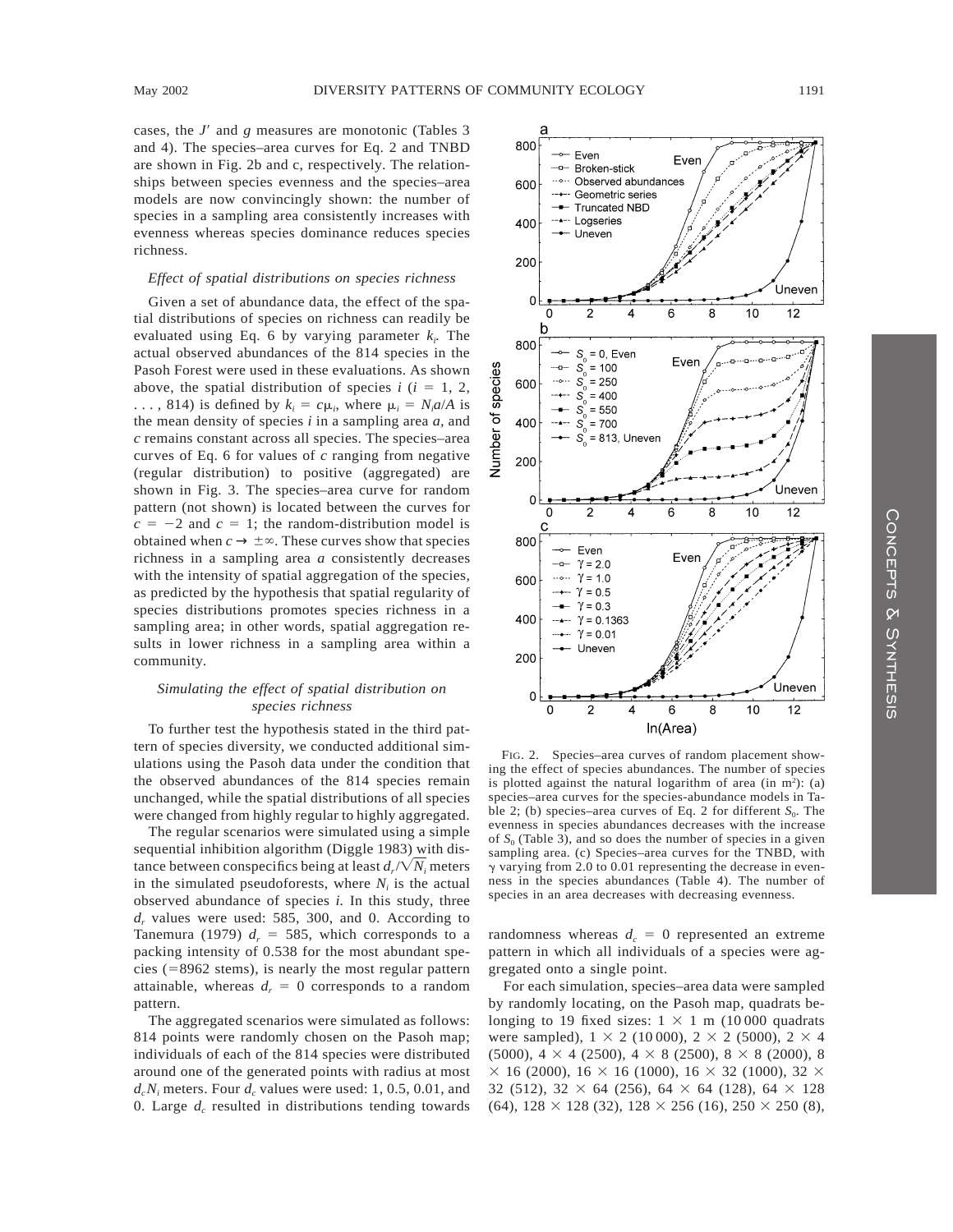

FIG. 3. Species–area curves of Eq. 6 for different values of the scaling factor *c*: number of species plotted against natural logarithm of area  $(in m<sup>2</sup>)$ . From  $c = -1.0001$  (top curve) to  $c =$ -2, the spatial distributions of species shift from regular to random, while from  $c = 0.0001$ (bottom curve) to  $c = 1$ , the spatial distributions shift from aggregated to random. The number of species in an area decreases with the increase in spatial aggregation of the species.

 $250 \times 500$  (4), and  $500 \times 500$  (2). The mean number of species was calculated across the sampled quadrats for each quadrat size. The species–area curves for the different spatial distributions of species are shown in Fig. 4. The shapes of the species–area curves in Fig. 4 are not consistent from aggregated to regular. The inverse S-shape for  $d_c = 0.5$  and 1 reflects the transition from the concave-up species–area curves for small  $d_c$ to the sigmoid curves obtained with more regular spatial patterns. Nevertheless, the simulation results support the analytical conclusions of the last section, i.e., the number of species in a sampling area increases with the regularity of the spatial distribution of the species, whereas spatial aggregation reduces species richness. We should point out, however, that this may not always occur with small sampling areas, e.g.,  $a \le 16 \times 16$  m; in one instance, we found that the sampled number of species for an aggregated pattern was larger than observed for a less aggregated pattern. This phenomenon was also found in a simulation of incidence probability for a single species by Williams (1995, see his Fig. 2). It is not clear how this may happen but sampling error is a possible explanation.

# *Simulating effect of dominance and spatial distribution on species richness*

So far, the effects of species dominance and spatial distribution were independently assessed. In the present section, we will use simulations to evaluate the "factorial" effects of dominance combined with spatial distribution. It is impractical to simulate species–area curves for each dominance  $\times$  distribution combination. Instead, we assessed the factorial effect by calculating the number of species in a fixed area (i.e., a 100  $\times$ 100-m quadrat) for each combination of dominance  $\times$ spatial distribution.

In the simulation, the levels of dominance were kept the same as in Table 3 (see also Fig. 2b and Eq. 2) with  $S_0 = 0$ , 100, 250, 400, 550, 700, and 813, while changing the spatial distribution from strong regularity to strong aggregation with  $d_r = 585$ , 300, 0 to  $d_c = 1$ , 0.5, 0.01 as in Fig. 4. The number of species in each dominance  $\times$  distribution combination was averaged by randomly placing a  $100 \times 100$ -m sampling quadrat 50 times onto the simulated Pasoh plot. The results in Table 5 show that the largest number of species occurs



FIG. 4. Species–area curves sampled from the simulated spatial distributions for the 814 Pasoh species: number of species plotted against natural logarithm of area (in m2). Larger  $d_r$  represents stronger spatial regularity while smaller  $d_c$  represents strong aggregation. The number of species in an area decreases with the increase in spatial aggregation of the species.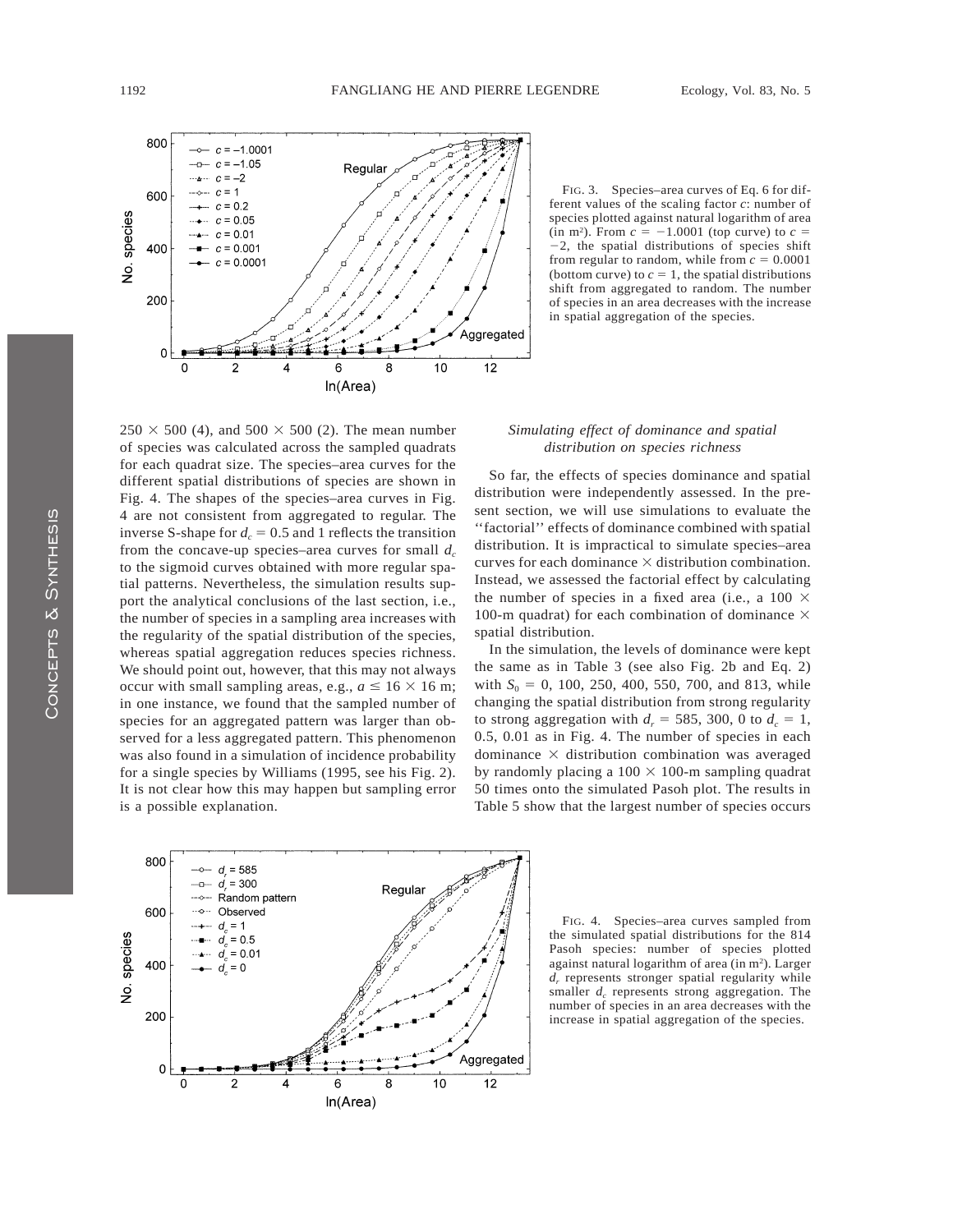| Spatial distribution |                                          |                         |                       |                                                   |                                          |
|----------------------|------------------------------------------|-------------------------|-----------------------|---------------------------------------------------|------------------------------------------|
| Strong<br>regular    | Intermediate<br>regular<br>$(d_r = 300)$ | Random<br>$(d_{r} = 0)$ | Weak<br>$(d_{c} = 1)$ | Intermediate<br>aggregated<br>$(d_{\circ} = 0.5)$ | Strong<br>aggregated<br>$(d_{c} = 0.01)$ |
| 814                  | 814                                      | 813.9                   | 544.8                 | 297.2                                             | 18.9                                     |
| (0.0)                | (0.0)                                    | (0.2)                   | (103.6)               | (51.5)                                            | (3.5)                                    |
| 716.1                | 716.0                                    | 715.6                   | 538.0                 | 290.1                                             | 18.8                                     |
| (1.4)                | (1.4)                                    | (1.5)                   | (88.2)                | (59.6)                                            | (3.6)                                    |
| 569.6                | 569.4                                    | 568.8                   | 483.9                 | 296.5                                             | 18.9                                     |
| (2.2)                | (2.4)                                    | (2.0)                   | (66.7)                | (54.3)                                            | (4.1)                                    |
| 422.5                | 422.0                                    | 422.8                   | 414.5                 | 290.3                                             | 18.7                                     |
| (2.9)                | (2.8)                                    | (3.0)                   | (12.9)                | (50.8)                                            | (4.8)                                    |
| 275.2                | 274.9                                    | 274.3                   | 274.9                 | 244.3                                             | 18.8                                     |
| (3.3)                | (2.6)                                    | (3.7)                   | (3.5)                 | (28.6)                                            | (3.7)                                    |
| 128.9                | 129.0                                    | 128.4                   | 127.3                 | 128.1                                             | 18.7                                     |
| (3.6)                | (3.7)                                    | (3.7)                   | (4.3)                 | (3.4)                                             | (3.6)                                    |
| 18.0                 | 17.4                                     | 17.5                    | 17.4                  | 16.6                                              | 16.2                                     |
| (3.8)                | (4.1)                                    | (4.6)                   | (4.5)                 | (3.8)                                             | (4.6)                                    |
|                      |                                          | $(d_{r} = 585)$         |                       |                                                   | aggregated                               |

TABLE 5. The "factorial" effect of dominance  $\times$  spatial distribution on the number of species in the simulated Pasoh plot.

*Notes:* The dominance treatment  $(S_0)$  is defined as in Table 3; the spatial distribution treatment  $(d_r, \text{random}, \text{and } d_c)$  is defined as in Fig. 4. In each dominance  $\times$  distribution simulation, a  $100 \times 100$ -m sampling quadrat was randomly placed 50 times onto the plot. The number of species reported in the table was averaged from the 50 samples; the standard deviation is given in parentheses. For comparison, the mean number of species over 50 samples from the actual Pasoh plot is 491.3 with standard deviation  $= 24.6$ .

when species abundances are the most even  $(S_0 = 0)$ and distributions of species are the most regular  $(d_r =$ 585); species richness is lowest when abundances are the most uneven  $(S_0 = 813)$  and species are highly aggregated ( $d_c = 0.01$ ). It is also clear from the results that the adverse impact of spatial aggregation on richness can be balanced out by increasing evenness, and vice versa.

The simulation results do not strictly monotonically change with the dominance levels and spatial distributions. For instance, the mean number of species for the combination  $S_0 = 250$  and  $d_c = 0.5$  is 296.5. This is slightly higher than 290.1 for the combination  $S_0$  = 100 and  $d_c = 0.5$ . However, the difference falls within sampling variation.

#### **DISCUSSION**

Community ecology is sometimes described as a discipline lacking in general rules/laws, although ecology in general is not lacking in useful generalizations (Lawton 1999). This state of the discipline is, on the one hand, due to the entanglement of the interactions between abiotic and biotic factors at the scale of the community and beyond, and on the other hand, to the fact that ecologists seem powerless to disentangle them. The number of species in an area (or island) has been found to originate and be maintained by many factors, as mentioned in the *Introduction.* The fact that these factors interact and confound one another and that each factor varies across time and space makes the interpretation of species diversity data very difficult and controversial (e.g., Hamilton et al. 1963, Johnson and Raven 1973).

#### *A hierarchical model to interpret species richness*

To sort out these factors and facilitate interpretation, He and Legendre (1996) proposed that, at the community level, the abundances and spatial distributions of species are the two immediate components that directly determine a species–area relationship, while other factors or mechanisms are indirect yet ultimate in the sense that they affect species richness through their effects on the abundance and spatial distribution (Fig. 5). This fact is precisely reflected by the species–area models investigated in this study; they are all derived from Eqs. 1 and 6 in which species abundances and spatial distributions are the only two components explicitly included in the models. Compared with specific environmental or biotic explanations of diversity, the advantage of the three patterns studied in this paper is that they propose an interpretation of species diversity at a higher level than mechanistic processes (Fig. 5). For example, the third pattern predicts that spatial regularity can facilitate species coexistence, no matter that the observed regularity in spatial distributions is caused by the infestation of pathogens, the action of herbivores, or competition. The value of these generalizations is that they suggest a way of interpreting diversity patterns. If we want to understand species diversity, we should go and look for mechanisms that influence the abundances and spatial distributions of species. If a mechanism can make the species abundances more even, or their spatial distributions more regular, this factor should contribute to species coexistence, and vice versa. Abundance and spatial distribution are also considered by Crawley (1997) to be the two most im-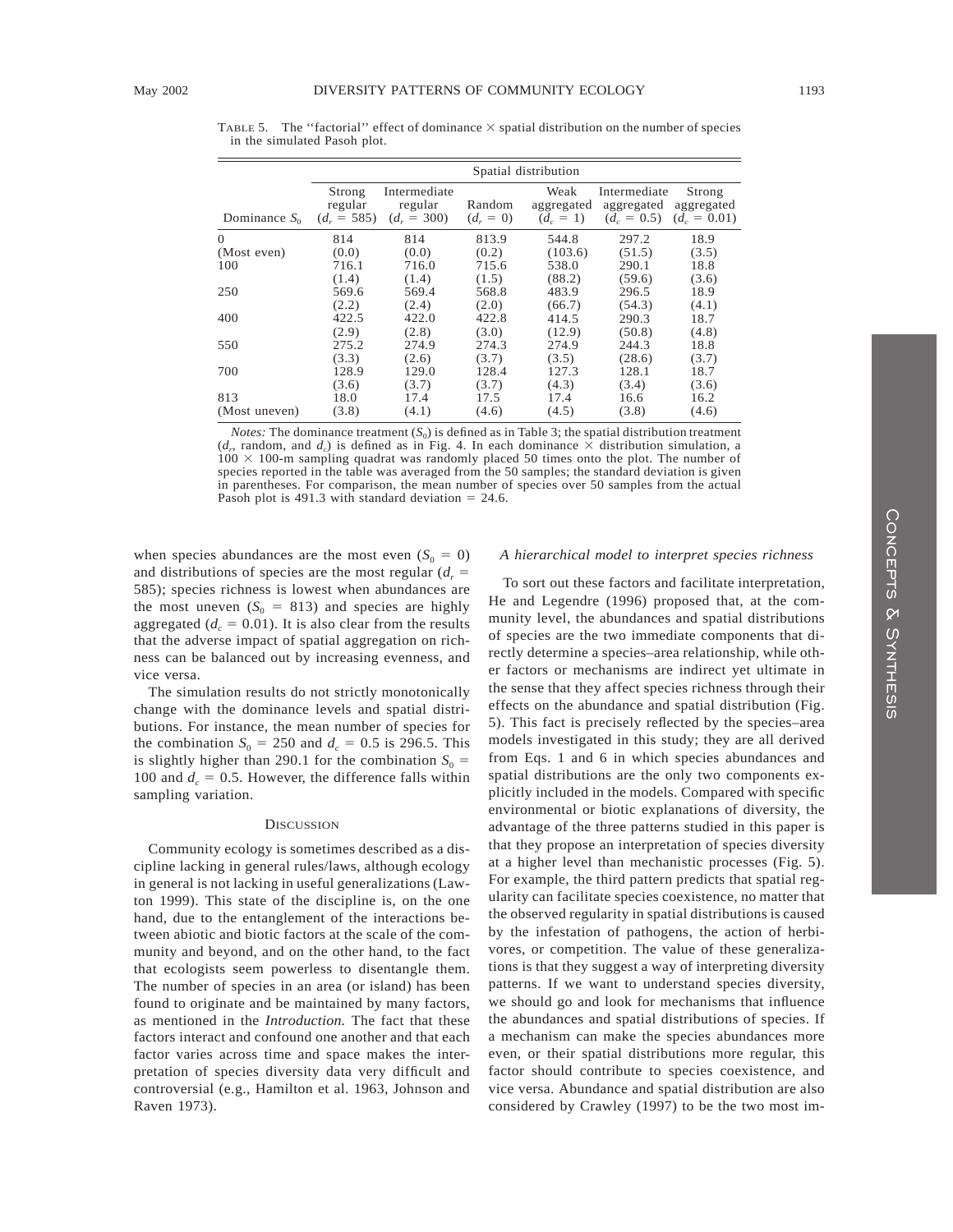

FIG. 5. A two-level conceptual model explaining the species–area relationship of a community. The species–area relationship is immediately determined by the abundances and spatial distributions of the species, while other factors are ultimate, their effects being channeled through the abundances and distributions of the species.

portant factors in interpreting species diversity. Indeed, if we go out to sample species–area data for a community, whether or not a species will be observed immediately depends on how abundant the species is and how it is distributed across space. The influences of other abiotic or biotic factors are through their effects on the abundance and spatial distribution of the species.

# *Interpretation of the three patterns of species diversity*

We have analytically shown the general nature of the three patterns of species diversity in a community. But how well are these patterns supported by other species diversity hypotheses? Some of these hypotheses explicitly recognize the importance of abundances and spatial patterns of species in interpreting diversity (e.g., the compensatory mortality and the Janzen-Connell spacing hypotheses), whereas others do not necessarily directly rely on the patterns of abundance and spatial distributions of species but can be interpreted in that way if abundances and spatial patterns are considered (e.g., competition theory and niche hypothesis). These four diversity hypotheses are now discussed.

1. *Compensatory mortality hypothesis*.—The compensatory mortality hypothesis predicts that if more of the common species experience higher mortality, or in other words if mortality is frequency (or abundance) dependent in a community, then a high number of species can be maintained (Connell 1978). The mechanism of frequency-dependent mortality reduces the dominance of the common species, leading to a more even species-abundance distribution, and thus allows species coexistence. The prediction of the second pattern of diversity in the present study is consistent with this hypothesis. However, it is worth noting that the reverse of this pattern may not be true, i.e., an increase in diversity is not always caused by a decrease in species dominance. This is also the case for other patterns.

2. *Janzen-Connell spacing hypothesis*.—The Janzen-Connell spacing hypothesis is the spatial version of the compensatory mortality hypothesis in tropical

tree communities. It predicts that, for common species, mortality is usually high in the neighborhood of conspecific parent trees and decreases with distance away from the parents due to the attack of distance (or density)-responsive predators (e.g., herbivores and pathogens; Janzen 1970, Connell 1971). This differential mortality process makes the spatial distribution of species more regular and reduces the probability of conspecific neighbors, thereby maintaining high species richness. Although the ubiquity of the spacing process in the tropics is controvertible (Hubbell 1979, Condit et al. 1992, Schupp 1992), the process is frequently invoked for tropical tree species (Janzen 1970, Connell 1971, Augspurger 1983, Clark and Clark 1984, Connell et al. 1984, Schupp 1992) and it provides direct support for the third pattern of diversity.

3. *Competition hypothesis*.—Although ecologists may still debate whether species compete at equilibrium or nonequilibrium conditions and how species compete for what limiting resources (Grime 1973, Newman 1973, Tilman 1982, Diamond and Case 1986), they generally agree that competition is a major force in maintaining species diversity in communities. Competition theory (e.g., the Lotka-Volterra model) predicts that species coexistence is promoted if interspecific competition is less important than intraspecific competition. Although competition coefficients that meet this requirement can occur coincidentally with a variety of relative abundance patterns, a possible consequence of intraspecific competition is that the population levels of abundant species are checked, resulting in greater species evenness in a community. This effect of competition is also recognized by other authors who wrote that ''increasing intensity of [interspecific] competition should result in a decrease in species evenness and eventually species number'' (Huston 1979:82). This conclusion is consistent with the second pattern of diversity found in this study. This prediction is quite reasonable because a key point in maintaining high species diversity in a community is to prevent populations of rare species from extinction (Tilman and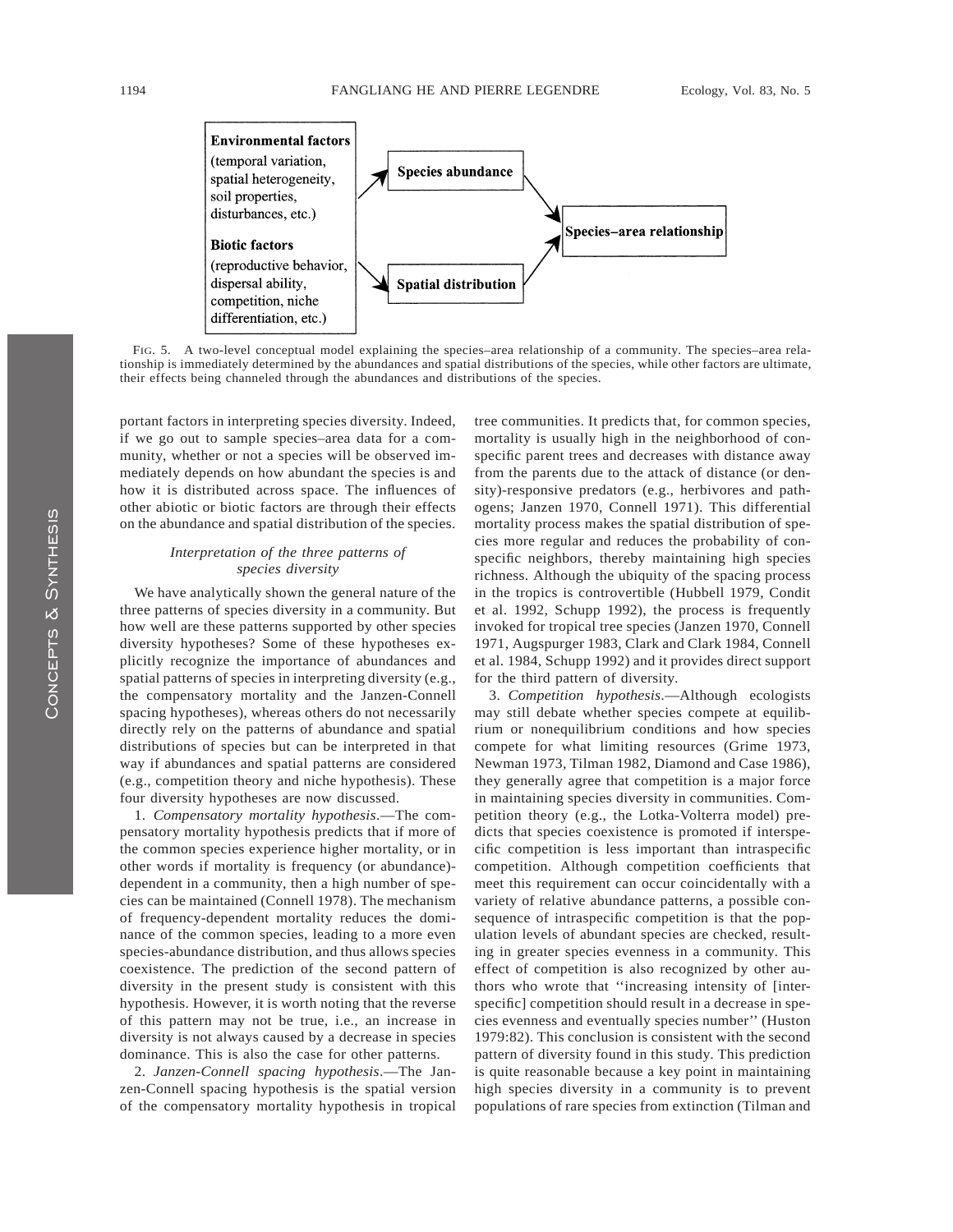Pacala 1993). For that purpose, the population levels of abundant species must be reduced to release more resources that may allow the populations of rare species to sustain or grow.

Although competition theory was not formulated in the spatial context, competition primarily occurs locally, at least in plant communities, because of the sedentary nature of plants (Pacala 1986*a, b*). Intense local intraspecific competition tends to generate regular spatial distributions of species (Chapin et al. 1989, Abrams 1995, He and Duncan 2000), eventually resulting in species coexistence (Pacala 1986*a, b*). This prediction supports the third pattern of diversity, i.e., that spatial regularity of species facilitates species coexistence.

4. *Habitat niche diversification hypothesis*.—Habitat niche diversification can be envisioned either in a spatial (MacArthur 1972, Tilman 1985) or temporal context (Chesson and Huntly 1989). Here we are only interested in the former. Niche theory predicts that species richness increases if (1) the lengths of niche axes increase (i.e., more niche types are included) or (2) the width of the existing niches is narrowed (Hutchinson 1959, MacArthur 1972).

In a community, the easiest way of increasing the length of niche axes is to include more area. The effect of this condition on species richness is in agreement with the first pattern of diversity because a larger area (hence more niche types) would provide niches for more species. This condition is virtually equivalent to the habitat diversity hypothesis in explaining species– area relationships (Williams 1943).

Although increasing area is sufficient to increase niche axes, it is not the only way to do so. According to the habitat diversity hypothesis, species diversity would increase if a sample quadrat covered more niches. Condit et al. (1996) reported that diversity in long narrow rectangles is higher than in square samples. Another possible cause of this effect is that dispersal patterns of species in rectangular plots may differ from squared plots (P. Ashton, *personal comment*). In all cases, the effect of this sample shape on diversity is interesting yet understudied. More studies, both empirical and theoretical, are needed to generalize this effect.

Condition (2) may be restated to say that species richness in a community increases if the tolerance (or distribution) ranges of the species are reduced. However, two other conditions must be satisfied for this hypothesis to hold: (a) there must be sources (e.g., propagules) for incoming species in the surrounding area, and (b) the reduction must be sufficient to allow newcomers to get established. If any of these conditions fails, condition (2) will actually result in a decrease in species diversity, according to the third diversity pattern concluded from this study, because narrowing niche axes (or the distribution ranges) results in spatial aggregation of the species.

#### *Species abundance and distribution in time*

Another interesting question is: can the diversity patterns be predicted by succession theory? The answer is less clear; it all depends on how abundance and spatial patterns of the species change during succession. Although there is evidence that in some plant communities, species dominance decreases with succession (Bazzaz 1975), it can be regained in the mature stages in other communities if only the shade-tolerant species are able to establish themselves under closed canopies. This explains why no general relationship has been found between species diversity and succession (Margalef 1963, Whittaker 1965, Odum 1969).

Information is extremely scant about how spatial distributions change with succession, although findings from plant monocultures consistently show that the spatial distribution of pure stands becomes more regular with time (Ford 1975, Kenkel 1988). A similar pattern was also observed in a natural old-growth forest where the dominant early-successional Douglas-fir trees showed a clear regular distribution whereas the late-successional species presented aggregated patterns (He and Duncan 2000). In the Pasoh Forest, we compared the spatial distribution of the species between the 1987 and 1995 censuses in terms of nearest-neighbor distance, excluding from the 1995 calculation the trees that had died during this period, but including new recruits. Based on a paired *t* test involving 786 species (the species represented by a single individual had been excluded), the results showed that no significant change in mean nearest-neighbor distance had occurred between 1987 and 1995 (the mean nearestneighbor distance was 43.8 m for 1987 and 43.5 m for 1995,  $P = 0.31$ ). This result is not surprising given that it is based on such a short period of observation and that the forest is a homogeneously primary forest lacking major disturbances (Manokaran and LaFrankie 1990). Obviously, more field evidence, based upon long-term observations, is needed.

#### *Diversity patterns and scales*

The species–area relationship in essence is a scaling problem, i.e., how diversity sampled at one scale can be scaled up or down to other scales. The present study clearly demonstrates the importance of abundances and spatial distributions of species in determining this scaling process. However, it is worth emphasizing that the patterns investigated in this study are presumably confined to the community level. If the extent of the study area is beyond that level, some patterns may become insignificant. For instance, the negative effect of spatial aggregation on diversity (the third pattern) will probably decline or eventually cease if the extent of the study crosses beyond a defined community (P. Ashton, *personal comment*).

A significance of this study is that it resorts to multivariate patterns (i.e., species–area–abundance, spe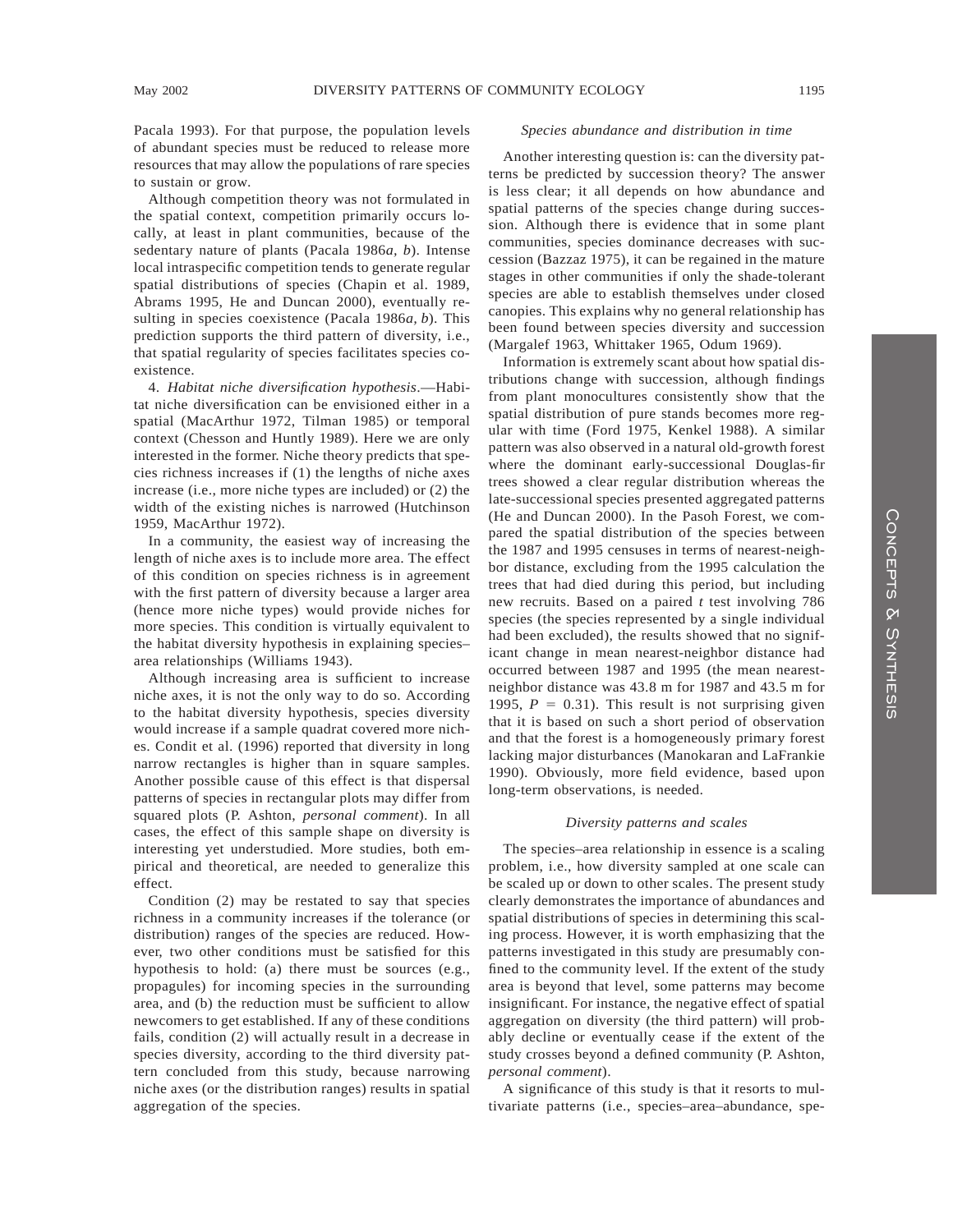cies–area–spatial distribution, in contrast to bivariate patterns such as species–area, species–abundance) for understanding community assemblage, although the way abundances and spatial distributions formulated in the study may be simplified. In addition to the models developed in this study, there is a possibility that other species–area models such as the power model may also be useful for evaluating the effects of abundances and spatial distributions on diversity. The power model is traditionally used without referring to abundances and spatial distributions of species. But this may no longer be the case as it has recently been shown that the model can arise from spatial self-similarity (Harte et al. 1999) or, on the contrary, is scale-dependent (He and Legendre 1996, Plotkin et al. 2000, Crawley and Harral 2001). Regardless of this difference, the problem now comes to be how to define the *z* and *c* values of the power model according to species abundances and spatial distribution. A recent development in spatial ecology may offer promise to this challenge. Condit et al. (2000) proposed a method to compare spatial patterns of rare and common species by controlling the confounding effects of abundance and spatial scale. Along this line, another method was subsequently developed by Ostling et al. (2000) under the assumption of selfsimilarity for individual species. This later method not only considers scale effect but also accounts for abundance information. The remaining question now is how to integrate this species-based approach up to the community level.

#### *Sampling design in testing community hypotheses*

The numerical analyses reported in this paper, which were based upon the species–area models developed to support the three generalizations of species diversity, lead to observations that shed light on other aspects of community ecology. The species–area curves presented in this study (Figs. 2 to 4) clearly illustrate the fact that when scientists want to distinguish among ecological situations, the field studies should use quadrats chosen to be of intermediate size (in logarithmic scale) relative to the size of the community. This recommendation is in agreement with those of Dungan et al. (*in press*) about the size of the sampling units in ecological studies. Using this quadrat size, the different mechanisms are more likely to be distinguished. The ''area'' value may be taken to be the minimum area that contains most species of the community of interest. Considering for instance the extent of the Pasoh Forest study area, which was 50 ha or 500 000 m2 (ln[500 000]  $= 13.12$ ), acceptable quadrats for such studies may range in size from  $(50 \times 50 \text{ m})$ , which gives a ln(2500)  $= 7.82$ , to (150  $\times$  150 m), which gives a ln(22 500)  $= 10.02.$ 

#### **ACKNOWLEDGMENTS**

The large-scale forest plot at the Pasoh Forest Reserve is an ongoing project of the Malaysian Government, directed by the Forest Research Institute of Malaysia and the Smithsonian Tropical Research Institute, under the leadership of Peter Ashton, N. Manokaran, and Stephen Hubbell. We are grateful to P. Ashton, R. Condit, Edward F. Connor, Allan Stewart-Oaten, Cam Webb, and three anonymous reviewers for the constructive comments that greatly improved this paper. F. He was supported by the Biodiversity, the Climate Change, and the Ecosystem Processes Networks of the Canadian Forest Service. P. Legendre was supported by NSERC grant No. OGP0007738.

#### LITERATURE CITED

- Abrams, P. A. 1995. Monotonic or unimodal diversity–productivity gradients: what does competition theory predict? Ecology **76**:2019–2027.
- Anscombe, F. J. 1949. The statistical analysis of insect counts based on the negative binomial distribution. Biometrics **5**: 165–173.
- Armesto, J. J., and S. T. A. Pickett. 1985. Experiments on disturbance in old-field plant communities: impact on species richness and abundance. Ecology **66**:230–240.
- Arrhenius, O. 1921. Species and area. Journal of Ecology **9**: 95–99.
- Augspurger, C. K. 1983. Offspring recruitment around tropical trees: changes in cohort distance with time. Oikos **40**: 189–196.
- Bazzaz, F. A. 1975. Plant species diversity in old-field successional ecosystems in southern Illinois. Ecology **56**:485– 488.
- Begon, M., J. L. Harper, and C. R. Townsend. 1996. Ecology: individuals, populations and communities. Third edition. Blackwell Science, Oxford, UK.
- Bray, R. J., and J. T. Curtis. 1957. An ordination of the upland forest communities of southern Wisconsin. Ecological Monographs **27**:325–349.
- Chapin, F. S., III, J. B. McGraw, and G. R. Shaver. 1989. Competition causes regular spacing of alder in Alaska shrub tundra. Oecologia **79**:412–416.
- Chesson, P. L., and N. Huntly. 1989. Short-term instabilities and long-term community dynamics. Trends in Ecology and Evolution **4**:293–298.
- Clark, D. A., and D. B. Clark. 1984. Spacing dynamics of a tropical rain forest tree: evaluation of the Janzen-Connell model. American Naturalist **124**:769–788.
- Coleman, D. B. 1981. On random placement and species– area relations. Mathematical Biosciences **54**:191–215.
- Condit, R., P. S. Ashton, P. Baker, S. Bunyavejchewin, S. Gunatilleke, N. Gunatilleke, S. P. Hubbell, R. B. Foster, A. Itoh, J. V. LaFrankie, H. S. Lee, E. Losos, et al. 2000. Spatial patterns in the distribution of tropical tree species. Science **288**:1414–1418.
- Condit, R., S. P. Hubbell, and R. B. Foster. 1992. Recruitment near conspecific adults and the maintenance of tree and shrub diversity in a neotropical forest. American Naturalist **140**:261–286.
- Condit, R., S. P. Hubell, J. V. LaFrankie, R. Sukumar, N. Manokaran, R. B. Foster, and P. S. Ashton. 1996. Species– area and species–individual relationships for tropical trees: a comparison of three 50-ha plots. Journal of Ecology **84**: 549–562.
- Connell, J. H. 1971. On the role of natural enemies in preventing competitive exclusion in some marine animals and in rain forest trees. Pages 298–312 *in* P. J. den Boer and G. R. Gradwell, editors. Dynamics of populations. Proceedings of the Advanced Study Institute, Centre for Agricultural Publishing and Documentation, Pudoc, Wageningen, The Netherlands.
- Connell, J. H. 1978. Diversity in tropical rain forests and coral reefs. Science **199**:1302–1310.
- Connell, J. H., J. G. Tracey, and L. J. Webb. 1984. Compensatory recruitment, growth, and mortality as factors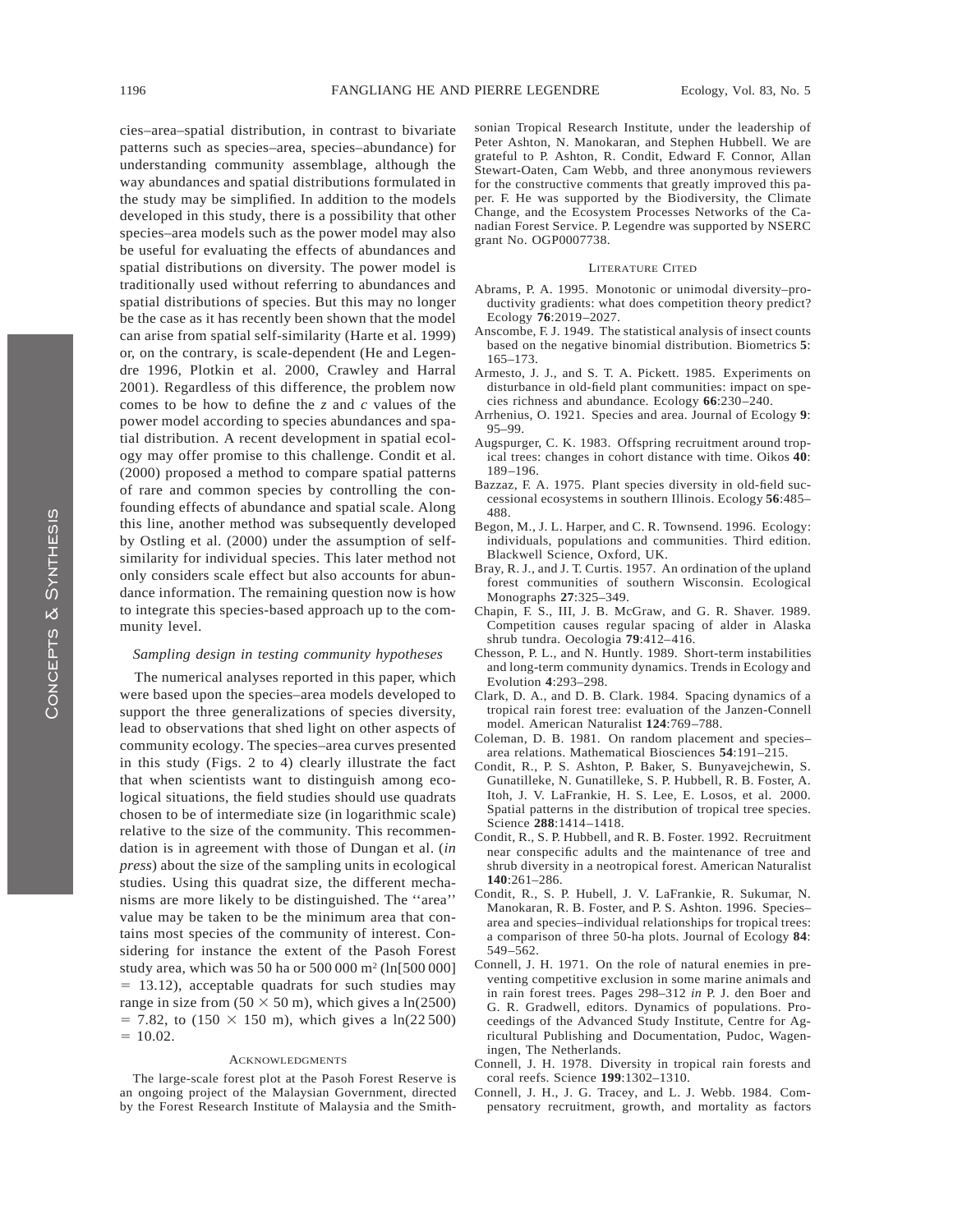maintaining rain forest tree diversity. Ecological Monographs **54**:141–164.

- Connor, E. F., and E. D. McCoy. 1979. The statistics and biology of the species–area relationship. American Naturalist **113**:791–833.
- Crawley, M. J. 1997. The structure of plant communities. Pages 475–531 *in* M. J. Crawley, editor. Plant ecology. Second edition. Blackwell, Oxford, London, UK.
- Crawley, M. J., and J. E. Harral. 2001. Scale dependence in plant biodiversity. Science **291**:864–868.
- Cui, Q., and G. J. Lawson. 1982. Study on models of single populations: an expansion of the logistic and exponential equations. Journal of Theoretical Biology **98**:645–659.
- Damgaard, C., and J. Weiner. 2000. Describing inequality in plant size or fecundity. Ecology **81**:1139–1142.
- Diamond, J., and T. J. Case, editors. 1986. Community ecology. Harper and Row, New York, New York, USA.
- Diggle, P. J. 1983. Statistical analysis of spatial point patterns. Academic Press, London, UK.
- Dungan, J. L., J. N. Perry, M. R. T. Dale, P. Legendre, S. Citron-Pousty, M.-J. Fortin, A. Jakomulska, M. Miriti, and M. S. Rosenberg. *In press*. A balanced view of scaling in spatial statistical analysis. Ecography.
- Ford, E. D. 1975. Competition and stand structure in some even-aged plant monocultures. Journal of Ecology **63**:311– 333.
- Gilpin, M. E., and J. M. Diamond. 1981. Immigration and extinction probabilities for individual species: relation to incidence functions and species colonization curves. Proceedings of the National Academy of Sciences, USA **78**: 392–396.
- Greig-Smith, P. 1983. Quantitative plant ecology. Third edition. Blackwell, Oxford, UK.
- Grime, J. P. 1973. Competitive exclusion in herbaceous vegetation. Nature **242**:344–347.
- Hamilton, T. H., I. Rubinoff, R. H. Barth, Jr., and G. L. Bush. 1963. Species abundance: natural regulation of insular variation. Science **142**:1575–1577.
- Harte, J., A. Kinzig, and J. Green. 1999. Self-similarity in the distribution and abundance of species. Science **284**: 334–336.
- He, F., and R. P. Duncan. 2000. Density-dependent effects on tree survivals in an old-growth Douglas fir forest. Journal of Ecology **88**:676–688.
- He, F., and K. J. Gaston. 2000. Estimating species abundance from occurrence. American Naturalist **156**:553–559.
- He, F., and P. Legendre. 1996. On species–area relations. American Naturalist **148**:719–737.
- He, F., P. Legendre, and J. V. LaFrankie. 1997. Distribution patterns of tree species in a Malaysian tropical rain forest. Journal of Vegetation Science **8**:105–114.
- Holt, R. D., J. H. Lawton, G. A. Polis, and N. D. Martinez. 1999. Tropical rank and the species–area relationship. Ecology **80**:1495–1504.
- Hubbell, S. P. 1979. Tree dispersal, abundance, and diversity in a tropical dry forest. Science **203**:1299–1309.
- Hubbell, S. P., and R. B. Foster. 1986. Biology, chance, and history and the structure of tropical rain forest tree communities. Pages 314–329 *in* J. Diamond and T. J. Case, editors. Community ecology. Harper and Row, New York, New York, USA.
- Huston, M. 1979. A general hypothesis of species diversity. American Naturalist **113**:81–101.
- Hutchinson, G. E. 1957. Concluding remarks. Cold Spring Harbor Symposium on Quantitative Biology **22**:415–427.
- Janzen, D. H. 1970. Herbivores and the number of tree species in tropical forests. American Naturalist **104**:501–528.
- Johnson, M. P., and P. H. Raven. 1973. Species number and endemism: the Galápagos archipelago revisited. Science **179**:893–895.
- Johnson, N. L., S. Kotz, and N. Balakrishnan. 1994. Continuous univariate distributions. Volume 1. Second edition. Wiley, New York, New York, USA.
- Kenkel, N. C. 1988. Pattern of self-thinning in jack pine: testing the random mortality hypothesis. Ecology **69**:1017– 1024.
- Kokko, H., A. Mackenzie, J. D. Reynolds, J. Lindström, and W. J. Sutherland. 1999. Measures of inequality are not equal. American Naturalist **154**:358–382.
- Lawton, J. H. 1999. Are there general laws in ecology? Oikos **84**:177–192.
- Levin, S. A., and R. T. Paine. 1974. Disturbance, patch formation and community structure. Proceedings of the National Academy of Sciences of USA **71**:2744–2747.
- MacArthur, R. H. 1972. Geographical ecology: patterns in the distribution of species. Harper and Row, New York, New York, USA.
- MacArthur, R. H., and E. O. Wilson. 1967. The theory of island biogeography. Princeton University Press, Princeton, New Jersey, USA.
- Magurran, A. E. 1988. Ecological diversity and its measurement. Princeton University Press, Princeton, New Jersey, USA.
- Manokaran, N., and J. V. LaFrankie. 1990. Stand structure of Pasoh Forest Reserve, a lowland rain forest in Peninsular Malaysia. Journal of Tropical Forest Science **3**:14–24.
- Manokaran, N., J. V. LaFrankie, K. M. Kochummen, E. S. Quah, J. E. Klahn, P. S. Ashton, and S. P. Hubbell. 1999. The Pasoh 50-ha forest dynamics plot: 1999 CD-ROM version. Forest Research Institute of Malaysia, Kepong, Malaysia.
- Margalef, D. R. 1963. On certain unifying principles in ecology. American Naturalist **97**:357–374.
- Newman, E. I. 1973. Competition and diversity in herbaceous vegetation. Nature **244**:310–311.
- Ney-Nifle, M., and M. Mangel. 1999. Species–area curves based on geographical range and occupancy. Journal of Theoretical Biology **196**:327–342.
- Odum, E. P. 1969. The strategy of ecosystem development. Science **164**:262–270.
- Ostling, A., J. Harte, and J. Green. 2000. Self-similarity and clustering in the spatial distribution of species. Science **290**:671a.
- Pacala, S. W. 1986*a*. Neighborhood models of plant population dynamics. 2. Multiple species models of annuals. Theoretical Population Biology **29**:262–292.
- Pacala, S. W. 1986*b*. Neighborhood models of plant population dynamics. 4. Single-species and multi-species models of annuals with dormant seeds. American Naturalist **128**:859–878.
- Paine, R. T. 1966. Food web complexity and species diversity. American Naturalist **100**:65–75.
- Pielou, E. C. 1975. Ecological diversity. Wiley, New York, New York, USA.
- Plotkin, J. B., M. D. Potts, D. W. Yu, S. Bunyavejchewin, R. Condit, R. Foster, S. Hubbell, J. LaFrankie, N. Manokaran, L. H. Seng, R. Sukumar, M. A. Nowak, and P. Ashton. 2000. Predicting species diversity in tropical forests. Proceedings of the National Academy of Sciences, USA **97**: 10850–10854.
- Rosenzweig, M. L. 1996. Species diversity in space and time. Cambridge University Press, New York, New York, USA.
- Schoener, T. W. 1976. The species–area relation within archipelagos: models and evidence from island land birds. Pages 629–642 *in* H. J. Frith and J. H. Calaby, editors. Proceedings of the 16th International Ornithological Conference. Australian Academy of Science, Canberra, Australia.
- Schupp, E. W. 1992. The Janzen-Connell model for tropical